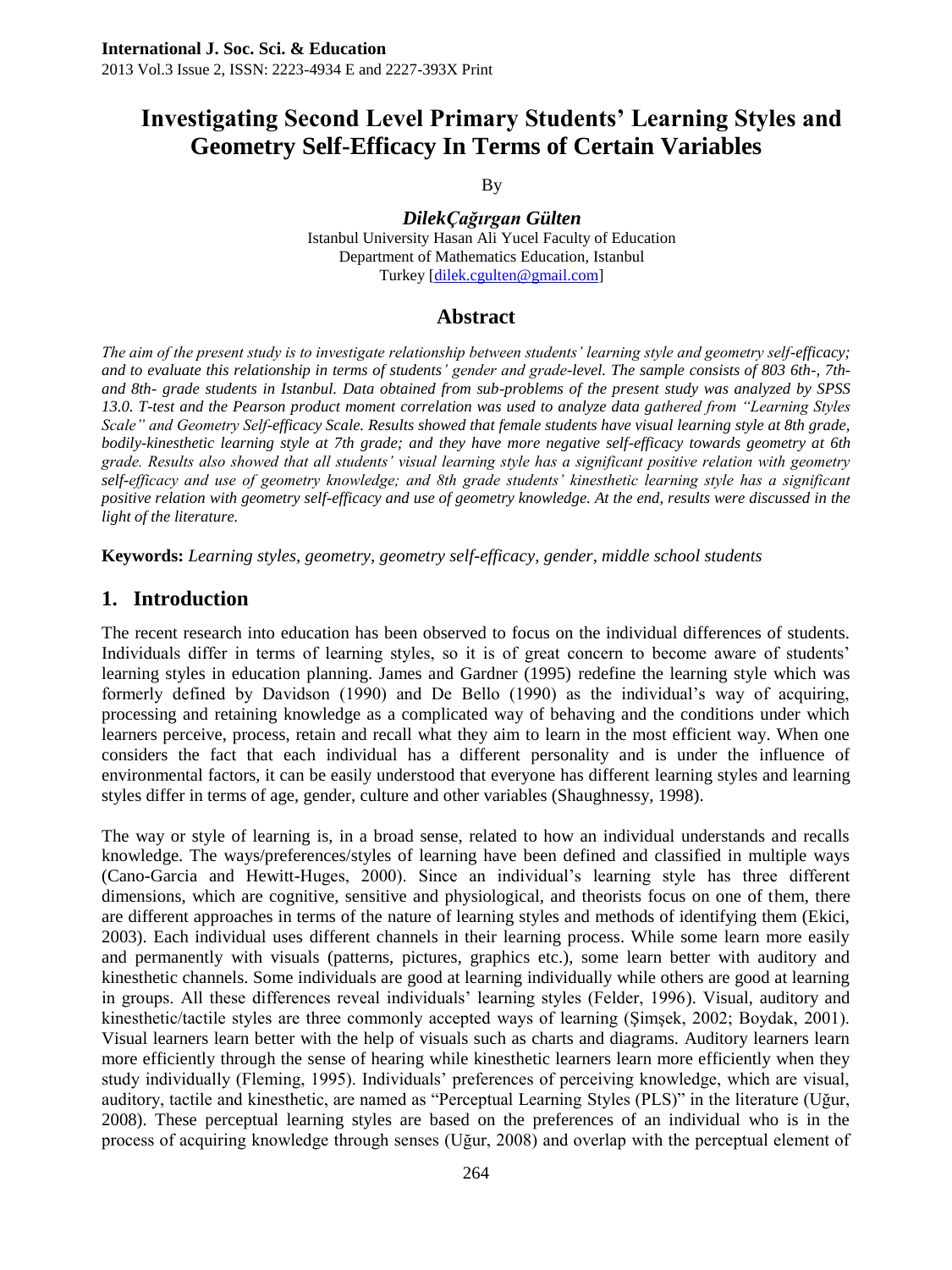the physiological dimensions of the Dunn and Dunn Learning Style model (Otrar, 2006; Şimşek, 2007). Perceptual learning styles, which are related to the environment, materials preferred by the learners and the way messages are coded, (Şimsek, 2002) influence the ways of acquiring, recalling and using knowledge (Güven, 2007).

The main goal of education is to enable individuals to grow up in line with the predetermined behaviours. The organisation of learning experiences according to learning styles can make it possible to attain the goals (Ekici, 2002; Mutlu and Aydoğdu, 2003). If students cannot learn in the way their teachers teach them, students must be told the way they learn. In other words, students must be taught the way they learn (Marshall, 1990). Teachers may not achieve learning in the desired level even when they do their best to increase the level of learning success, do preparation before the class or bring various aids to the learning environment because students in the classroom have both different learning styles and different physical qualities (Güven, 2003). Learning styles are multi-dimensional models that students use when making a variety of choices in the learning process (Eren, 2002). Knowing the fact that non-auditory students do not remember an important part of what is taught in the lessons, bodily-kinesthetic learners need to use their hands and bodies and visual learners do not take full advantage of an auditory learning environment, which is called narrative method, guides the teacher in providing lesson activities and course materials. If a lesson plan and presentation are done taking into account the fact that every student follows a different way to acquire and recall knowledge, it will consolidate learning and the permanence of what has been learnt (Güven, 2007).

It is of great concern to evaluate individuals" learning styles in the process of learning and teaching (Hein and Budny, 2000). The fact that a student uses multiple sense organs has an effect on the quality of learning (Demirel, 2002). The more senses of students are activated in the learning process, the more efficient the education is (Küçükahmet, 2000). It is a fact that students recall knowledge for longer period, use it more efficiently and their attitudes towards the subject are more positive with the type of education in which learning styles are taken into consideration (Felder, 1996). Students can learn more easily when they get the type of education that match their preferences. In this context, the fact that students have different learning styles should be taken into account when preparing curriculums, course books, learning environments and when using methods and techniques in the process of learning and teaching (KafHasırcı, 2005). Preparing course materials which would address to different learning styles could help greater number of students to learn because in the complex and intense process of learning, the more senses of learners are addressed to, the more permanent the learning is (Dağhan and Akkoyunlu, 2011). When education is carried out with the approaches and methods which are in accordance with the learning styles, students will not fail since they will be able to learn almost every subject (Dunn 1990). According to Searsonand Dunn (2001), for every student his learning style is the best way to learn and making the necessary arrangements determining their learning styles increases success.

Self-efficacy perception, which is an important predictor of achievement in academic settings (Pajares, 1996a), was defined by Bandura (1997) as a student"s beliefs about his/her skills to overcome challenges to attain the predetermined goals. According to the research conducted on the related subject, individuals with higher self-efficacy beliefs spend more efforts to achieve something and when faced with challenges, they do not give up easily and they act rather persistently and patiently (Aşkar and Umay, 2001; Gibson and Dembo, 1984; Pajares, 1996b; Ritter et al. 2001). In this context, students" self-efficacy beliefs should be worth studying thoroughly.

The study conducted on self-efficacy is generally found in the fields of psychology and education. However, since multidisciplinary studies and the necessity of dealing with problems in a multidimensional way are gradually gaining more importance today, research into self-efficacy perception is also conducted in primary mathematics education (Terzi and Mirasyedioğlu, 2009). Due to the reason that geometry is used in mathematics and in the fields other than mathematics, it has an important function in primary education because it is the first stage where students gain their first critical geometrical judgments, terms and knowledge (Develi and Orbay, 2003). Besides, geometrical knowledge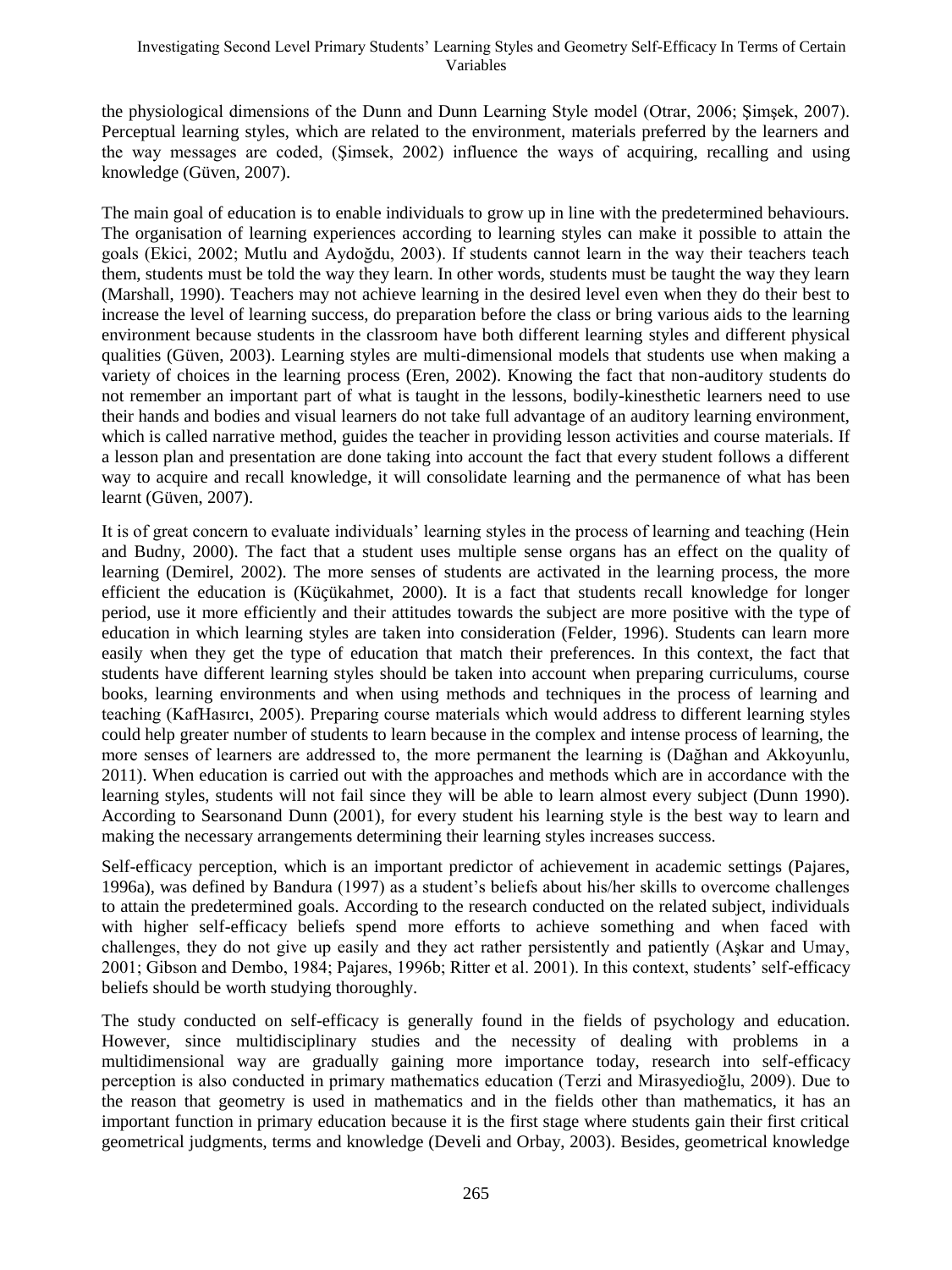is used as a material in teaching other subjects and it is a fact that people need basic knowledge of geometry to solve simple problems in their everyday lives (Altun, 2001). Geometry is a sistematic way to describe and define the world, which includes geometry. What lies beneath the understanding of geometry is the development of spatial feeling, which is a feeling of objects around us. In this context, it is essential to identify students" self-efficacy beliefs in order to enable them to understand geometry (Cantürk-Günhan and Başer, 2007). Geometry, which is related to all sciences, is a kind of mother tongue in interpreting scientific terms. Explaining a formation with a diagram or pattern relieves of explaining it with thousands of words (Bindak, 2004).

The ensuring of individuals" supervision of their own learning process and taking responsibility for their learning is possible with the awareness of what a learning style is and including this into the learning process (Güven and Kürüm, 2006). The role of learning styles in the learning process should be taken into account since geometry, which is an important part of mathematics used in everyday life, is essential for students (Gülten and Gülten, 2004). In this context, it is essential to study the relationship between primary students" geometry self-efficacy and learning styles, which are an important variable in the process of learning. A study on the relationship between second level primary students" geometry selfefficacy and learning styles is not found in the literature. This study has been planned taking into consideration the important role that learning styles have in the learning and teaching process of geometry and the new perspective and contribution that it will bring to students and teachers.

This study aims to determine the relationship between primary students" learning styles and geometry self-efficacy and pave the way for further research by investigating their learning styles and geometry self-efficacy in terms of gender and grade-level. In line with this aim, this study tries to answer the following questions about second level primary students:

- 1. Do their learning styles differ in terms of their gender and grade-level?
- 2. Does their geometry self-efficacy differ in terms of gender and grade-level?
- 3. Is there a relationship between learning styles and geometry self-efficacy?

# **2. Method**

### *Research Model*

The research is a survey method since it is defined without any external intervention to the conditions in which primary students are found (Karasar, 2005). The research question has been explained and commented on with the help of the data collected.

#### *Research Group*

The data was collected by simple random sampling method. The research group consists of 803 6th, 7th and 8th grade primary students from the districts of middle socio-economic level in İstanbul. The number of 6th grade students involved in the research group is 370 (52,2% female and 47,8% male); the number of 7th grade students is 235 (52,3% female and 47,7% male); and the number of 8th grade students is 198 (55,6% female and 44,4% male). The distribution of the students involved in the research group is presented in Table 1 according to their gender and grade-level:

| Table 1. The Number and Percentages of Students According to Their Grade-level and Gender |                   |                   |                  |  |  |  |  |  |  |
|-------------------------------------------------------------------------------------------|-------------------|-------------------|------------------|--|--|--|--|--|--|
| Gender                                                                                    | 6. Grade N $(% )$ | 7. GradeN $(\% )$ | 8. Grade $N(\%)$ |  |  |  |  |  |  |
| Female                                                                                    | 193               | 123               | 110              |  |  |  |  |  |  |
|                                                                                           | (52,2)            | (52,3)            | (55,6)           |  |  |  |  |  |  |
| Male                                                                                      | 177               | 112               | 88               |  |  |  |  |  |  |
|                                                                                           | (47,8)            | (47.7)            | (44,4)           |  |  |  |  |  |  |
| Total                                                                                     | 370               | 235               | 198              |  |  |  |  |  |  |
|                                                                                           | (100)             | (100)             | (100)            |  |  |  |  |  |  |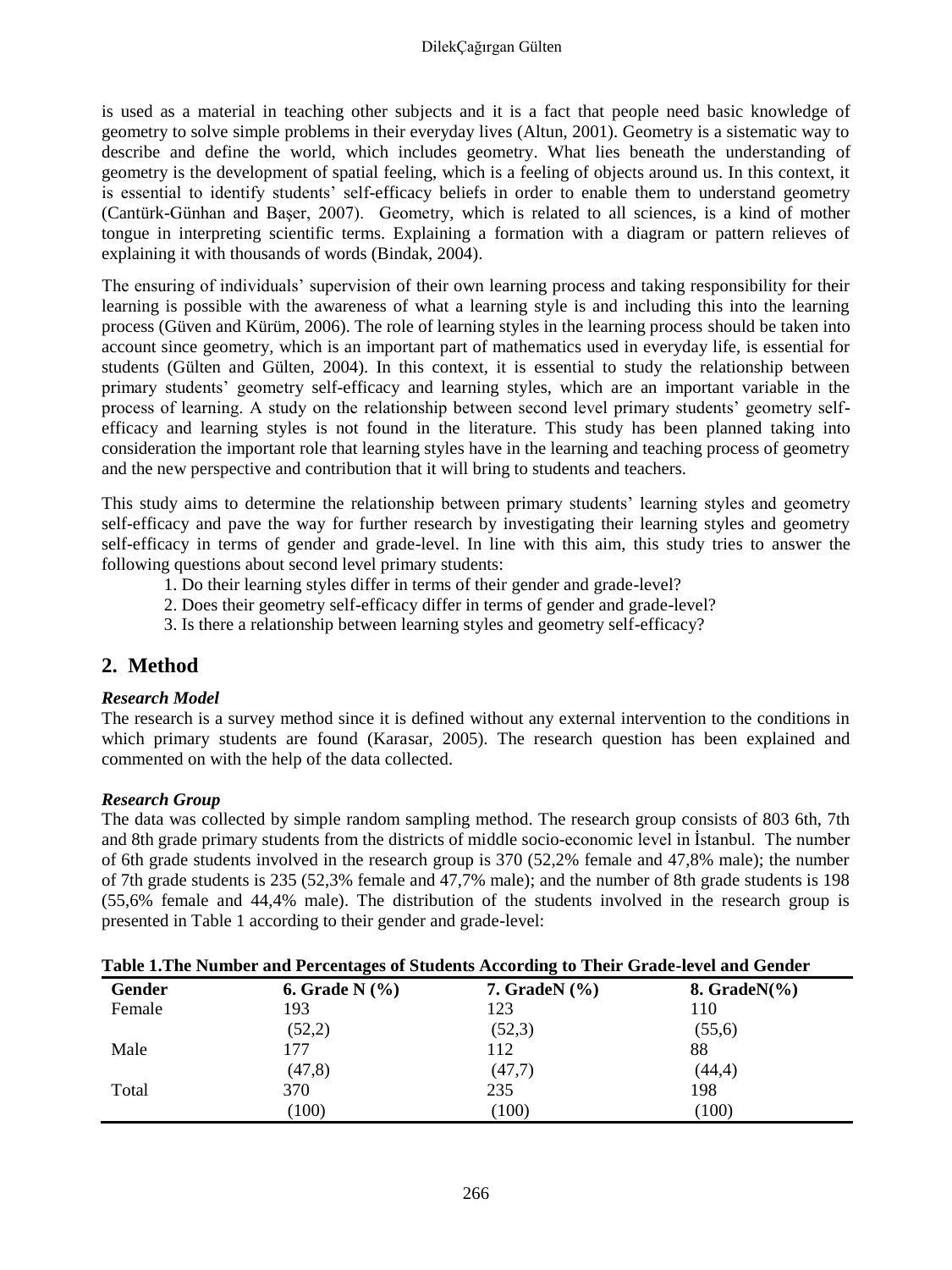#### Investigating Second Level Primary Students" Learning Styles and Geometry Self-Efficacy In Terms of Certain Variables

### *Data-Collection Tools*

*Learning Styles Scale:* A Learning Styles Scale which was developed by Gökdağ (2004) according to the Dunn and Dunn Model of Learning-Style Preferences (DDMLSP) was used in the research. It is a fivepoint Likert scale tested for validity and reliability. It consists of 28 items including positive statements and is composed of three factors (auditory, visual and kinesthetic). 13 items were prepared to determine visual learning styles; 10 items were prepared to determine kinesthetic learning styles and 5 items were prepared to determine auditory learning styles. Rating was done as follows: "I completely agree" 5; "I agree" 4; "I am not sure" 3; "I disagree" 2; "I completely disagree" 1 (Eskici, 2008). While developing the Learning Styles Scale, 92 students in two schools of middle socio-economic level were asked to write an essay on the following question: "What is your favourite way of studying?" The essays and the literature were analyzed and a scale of learning styles, which consists of 70 items, was composed and presented to expert opinion  $(n=10)$ . The scale was conducted on 800 students enrolled in 6th, 7th and 8th grades in several schools. In the factor analysis of the scale, the items whose factor load was over 0.40 were chosen. Cronbach's Alpha reliability coefficients for the learning style factors (visual, auditory and kinesthetic) of the scale were calculated as respectively 0,58; 0,52 ve 0,52. In the analyses, Cronbach"s Alpha reliability coefficient of the scale was calculated as 0,74. In this study, however, Cronbach"s Alpha reliability coefficient was determined to be 0,76.

*Geometry Self-Efficacy Scale:* A geometry self-efficacy scale which was developed by Cantürk and Baser (Cantürk-Günhan and Baser, 2007) was used to determine students' self-efficacy beliefs towards geometry. This self-efficacy scale was tested before in terms of reliability and it was proved to be reliable since Cronbach's Alpha coefficient was calculated as  $\alpha = 0.90$ . Cronbach's Alpha coefficient was determined to be  $\alpha = 0.87$  for this study. This self-efficacy scale consists of 25 items about "students" positive self-efficacy beliefs towards geometry"; "students' beliefs about the use of geometry knowledge"; "students' negative self-efficacy beliefs towards geometry". The scale is composed of three factors. They are defined as positive self-efficacy beliefs (12 items), use of geometry knowledge (6 items), and negative self-efficacy beliefs (7 items). Cronbach"s Alpha reliability coefficient of these factors are respectively 0,88; 0,70 and 0,70 and these three factors explain 42% of the total variance. In the five-point Likert type scale the items were rated as follows: "1. I never agree, 2. I sometimes agree, 3. I am not sure 4. I often agree 5. I always agree". When students" self-efficacy levels were evaluated, the scores between 1 and 1,80 were determined as "the lowest"; the scores between 1,81 and 2,60 were determined as "low"; the scores between 2,61 and 3,40 were determined as "moderate"; the scores between 3,41 and 4,20 were determined as "high"; and those between 4,21 and 5,00 were determined as "the highest".

### *Process*

Data collection process was carried out in a classroom environment during the second semester in the 2010-2011 academic year by providing the students a suitable environment and sufficient time. After the scales were checked by the researcher, the incomplete and incorrect ones were left out of the evaluation. The data gathered in accordance with the research sub-problems was analyzed by the SPSS package program. T-test was used to determine whether or not students' learning styles and geometry self-efficacy differ significantly in terms of gender and it was discussed in terms of the students' grade-levels. The relationship between their learning styles and geometry self-efficacy was determined by the Pearson product-moment correlation analysis. The significance level was taken as .05.

### **3. Findings**

The statistical data regarding the t-test, which was performed to determine whether or not students' learning styles differ significantly in terms of gender, is presented in Table 2 and Table 3 so as to answer the first research sub-problem.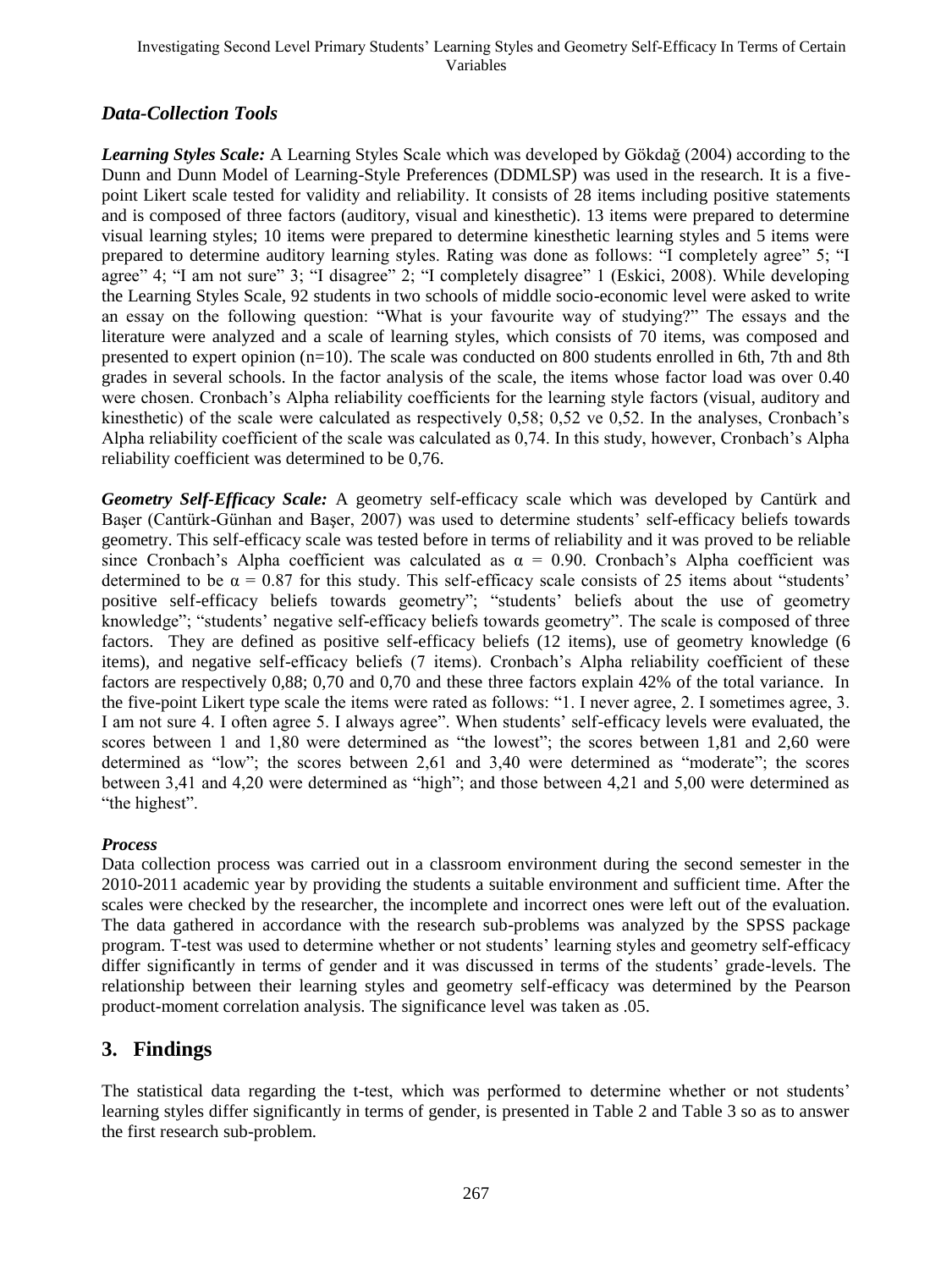|          | Gender        | N   | X    | SS   | Sd  |       | p    |
|----------|---------------|-----|------|------|-----|-------|------|
|          | <b>Female</b> | 193 | 3,83 | ,529 |     |       |      |
| 6. grade | <b>Male</b>   | 177 | 3,78 | ,522 | 368 | ,927  | ,355 |
|          | <b>Female</b> | 193 | 3,61 | ,543 | 233 | ,448  | ,925 |
| 7. grade | <b>Male</b>   | 177 | 3,61 | ,609 |     |       |      |
|          | <b>Female</b> | 193 | 3,61 | ,471 | 196 | 2,046 | ,042 |
| 8. grade | <b>Male</b>   | 177 | 3,46 | ,536 |     |       |      |

**Table 2. The Results of the Independent Group t Test Performed to Determine Whether Visual Learning Style Scores Differ in Terms of Gender**

While 6th and 7th grade students' visual learning style scores did not differ in terms of gender, those of 8th grades differed significantly in terms of gender.  $[t(196)=2,046; p<0.05]$ . The mean scores of visual learning style of the female students at 8th grade were higher than those of the male students.

|  |  |  | Table 3. The Results of the Independent Group t-Test Performed to Determine Whether |  |  |  |
|--|--|--|-------------------------------------------------------------------------------------|--|--|--|
|  |  |  | <b>Kinesthetic Learning Style Scores Differ in Terms of Gender</b>                  |  |  |  |

|          | Gender        | N   | X    | SS   | Sd  | t      | p    |
|----------|---------------|-----|------|------|-----|--------|------|
| 6. grade | Female        | 193 | 3,65 | ,452 | 368 | $-132$ | ,895 |
|          | <b>Male</b>   | 177 | 3,66 | ,531 |     |        |      |
| 7. grade | Female        | 193 | 3,64 | ,467 | 233 | 2,569  | ,011 |
|          | <b>Male</b>   | 177 | 3,47 | ,572 |     |        |      |
| 8. grade | <b>Female</b> | 193 | 3,76 | ,504 | 196 | 1,848  | ,066 |
|          | <b>Male</b>   | 177 | 3,62 | ,559 |     |        |      |

While the kinesthetic learning style scores of 6th and 8th grade students did not differ significantly in terms of gender, the kinesthetic learning style scores of 7th grade students differed significantly in terms of gender.  $[t(233)=2,569; p<0.05]$ . The mean scores of kinesthetic learning styles of the female students at 7th grade were higher than those of the male students at 7th grade.

According to the results of the independent group t-test performed to determine whether or not the auditory learning style scores differ in terms of gender, it was found out that the auditory learning style scores did not differ significantly at 6th grades  $[t(368)=1,220; p>0.05]$ , 7th grades  $[t(233)=0,440;$ p>0.05] and 8th grades [t(196)=,223; p>0.05].

The statistical data regarding the results of the t-test performed to determine whether or not the students' geometry self-efficacy differ significantly in terms of gender is presented in Table 4 to answer the second research sub-problem.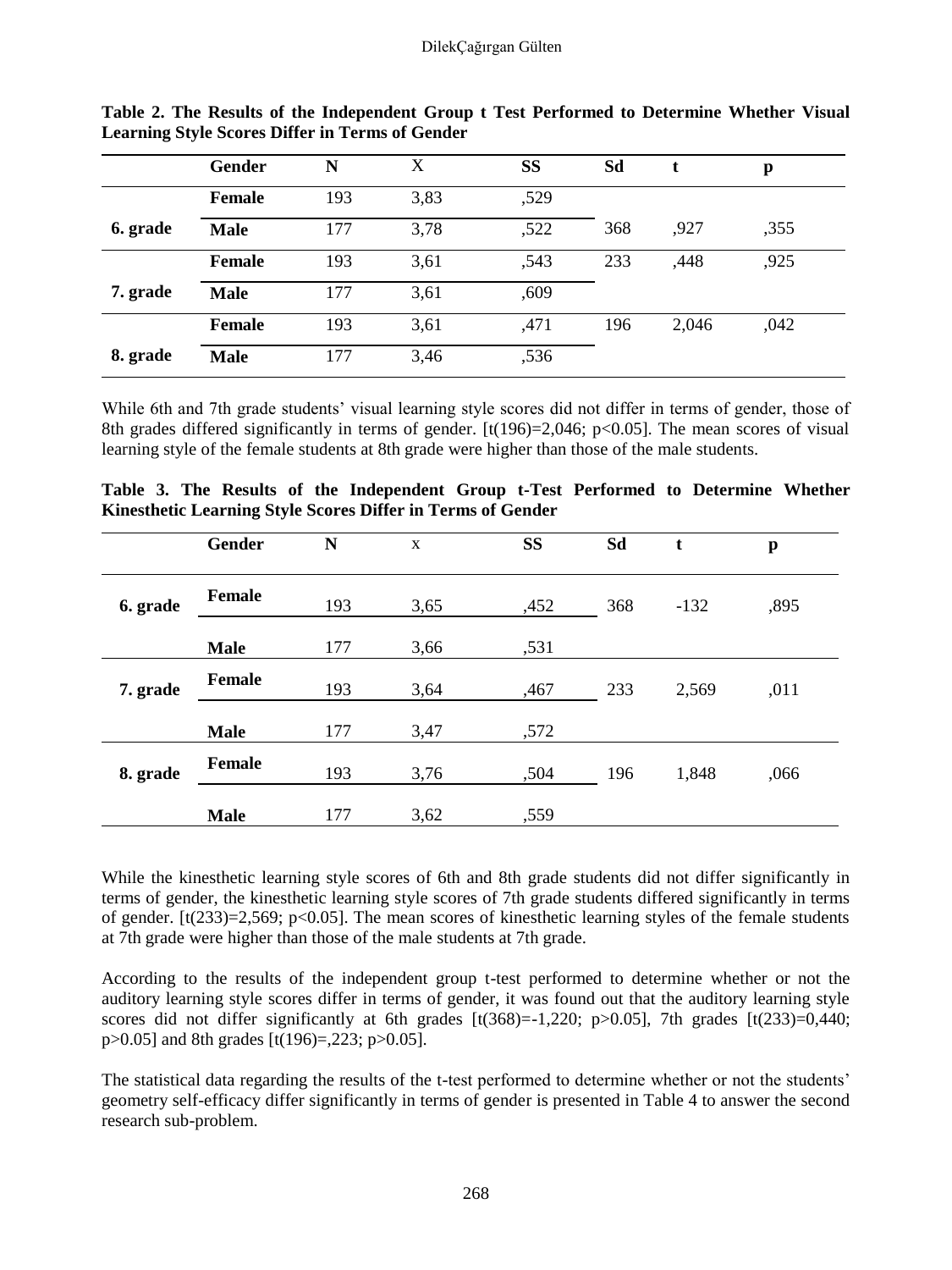|       |                     | Gender        | N   | X     | SS     | Sd  |       | p    |  |
|-------|---------------------|---------------|-----|-------|--------|-----|-------|------|--|
|       | ≂<br>Ġ.             | <b>Female</b> | 193 | 95,20 | 14,771 |     |       |      |  |
| ف     | 品                   | <b>Male</b>   | 177 | 92,10 | 13,065 | 368 | 2,134 | ,033 |  |
|       | ្តក្                | <b>Female</b> | 123 | 89,84 | 16,681 |     |       |      |  |
| r.    | ដ្                  | <b>Male</b>   | 112 | 88,01 | 17,730 | 233 | .814  | .416 |  |
|       |                     | <b>Female</b> | 110 | 82,84 | 17,186 |     |       |      |  |
| 8.gra | $\ddot{\textbf{d}}$ | <b>Male</b>   | 88  | 81,47 | 13,568 | 196 | .610  | .543 |  |

**Table 4.The Results of the Independent Group t-Test Performed to Determine Whether Geometry Self-Efficacy Differs in Terms of Gender**

While the geometry self-efficacy of 7th and 8th grade students did not differ significantly, that of 6th grade students differed significantly in terms of gender.  $[t_{(368)}=2,134; p<0.05]$ . When the mean scores of the female students  $(x=95,20)$  and male students  $(x=92,10)$  at 6th grade were compared, geometry selfefficacy beliefs of the female students were higher  $(p<0.01)$ . According to the results of the independent group t-test performed to determine whether or not geometry self-efficacy sub-factor scores differ in terms of gender regarding the second sub-problem, the geometry self-efficacy sub-factor scores of 7th and 8th grade students did not differ significantly in terms of gender. However, geometry self-efficacy sub-factor scores of 6th grade students differed significantly in terms of gender. When the sub-factors were studied, it was observed that the sub-factors of positive self-efficacy beliefs and use of geometry knowledge did not differ significantly in terms of gender. When the scores of negative self-efficacy beliefs were studied, it was seen that the mean scores of the female students  $(x=23,860)$  were higher than those of the male students  $(x=20,649)$  [t $(368)=4,469$ ; p<0.05]. Similarly, when the sub-factor of use of geometry knowledge was studied, it was seen that the mean scores of the female students were lower than those of the male students. Therefore, it is possible to mention that the female students with negative selfefficacy beliefs at 6th grade have lower scores when compared to the male students in terms of use of geometry knowledge. The statistical data regarding this finding is given in Table 5.

|                                   | Gender        | N   | X      | SS    | Sd  |         | p    |
|-----------------------------------|---------------|-----|--------|-------|-----|---------|------|
| <b>Positive Self-</b>             | <b>Female</b> | 193 | 48.554 | 8,637 |     |         |      |
| <b>Efficacy</b><br><b>Beliefs</b> | <b>Male</b>   | 177 | 48,248 | 7,677 | 368 | .359    | ,720 |
| <b>Negative Self-</b>             | <b>Female</b> | 193 | 23,860 | 6,774 |     |         |      |
| <b>Efficacy</b><br><b>Beliefs</b> | <b>Male</b>   | 177 | 20.649 | 7,038 | 368 | 4.469   | ,000 |
| Use of                            | <b>Female</b> | 193 | 22,740 | 4,551 |     |         |      |
| Geometry<br>Knowledge             | <b>Male</b>   | 177 | 23,141 | 4,040 | 368 | $-.892$ | ,373 |

**Table 5.The Results of the Independent Group t-Test Performed to Determine Whether the Subfactor Scores of 6th Grade Students' Geometry Self-Efficacy Differ in Terms of Gender** 

The findings regarding whether or not there is a relationship between second level primary students" learning styles and geometry self-efficacy in terms of grade-level are presented in Table 6, Table 7 and Table 8 to answer the third research sub-problem.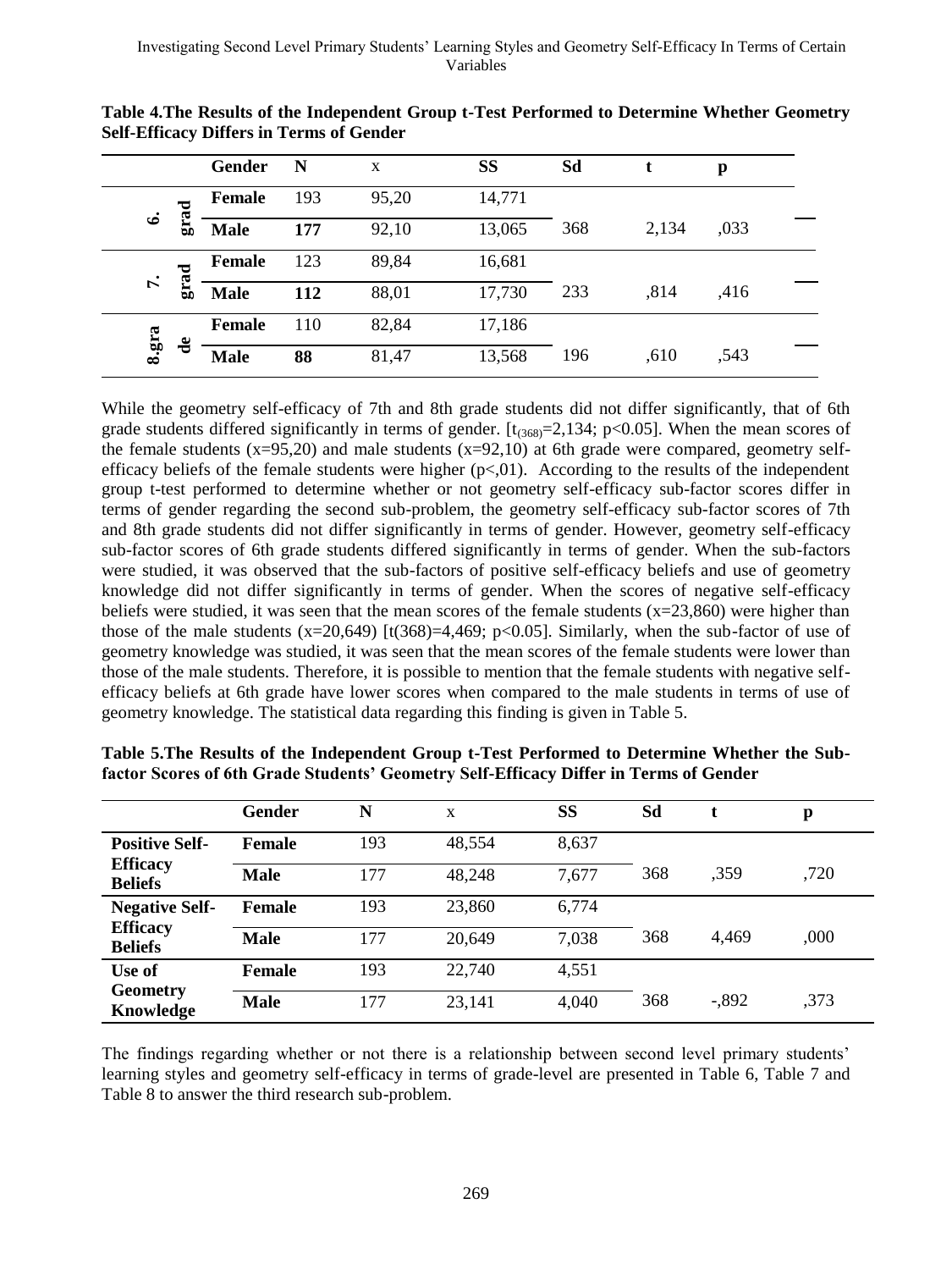|                                                            | <b>Visual</b><br><b>Learning</b><br><b>Style</b> | <b>Auditory</b><br><b>Learning Style</b> | <b>Kinesthetic</b><br>Learning<br><b>Style</b> | <b>Positive Self-</b><br><b>Efficacy</b><br><b>Beliefs</b> | <b>Negative</b><br>Self-<br><b>Efficacy</b><br><b>Beliefs</b> | Use of<br><b>Geometry</b><br>Knowledge    |
|------------------------------------------------------------|--------------------------------------------------|------------------------------------------|------------------------------------------------|------------------------------------------------------------|---------------------------------------------------------------|-------------------------------------------|
| <b>Visual</b><br>Learning<br><b>Style</b>                  | $X = 3,813$<br>$SS = 525$<br>$N = 370$           | $,306***$                                | $,550***$                                      | $,406$ **                                                  | $-.130*$                                                      | $,436***$                                 |
| <b>Auditory</b><br>Learning<br><b>Style</b>                | p<.01                                            | $X = 3,364$<br>$SS = 727$<br>$N = 370$   | $,389***$                                      | $,180^{**}$                                                | $-.237***$                                                    | $,227***$                                 |
| Kinesthetic<br>Learning<br><b>Style</b>                    | p<.01                                            | p<.01                                    | $X=3,659$<br>$SS = 0.491$<br>$N = 370$         | $,240$ **                                                  | $-188$ <sup>**</sup>                                          | $,343***$                                 |
| <b>Positive Self-</b><br><b>Efficacy</b><br><b>Beliefs</b> | p<.01                                            | p<.01                                    | p<.01                                          | $X=48,408$<br>$SS = 8,183$<br>$N = 370$                    | $,125$ <sup>*</sup>                                           | $,700^{**}$                               |
| <b>Negative</b><br><b>Self-Efficacy</b><br><b>Beliefs</b>  | p<.05                                            | p<.01                                    | p<.01                                          | p<.05                                                      | $X = 22,324$<br>$SS = 7,077$<br>$N = 370$                     | $-.058$                                   |
| Use of<br><b>Geometry</b><br>Knowledge                     | p<.01                                            | p<.01                                    | p<.01                                          | p<.01                                                      | p > 0.05                                                      | $X = 22,932$<br>$SS = 4,313$<br>$N = 370$ |

**Table 6.The results of the Pearson Product-Moment Correlation Analysis Performed to Determine the Relationship Among 6th Grade Students' Positive Self-Efficacy Beliefs, Negative Self-Efficacy Beliefs, Use of Geometry Knowledge and Learning Styles.** 

As presented in Table 6, according to the results of the Pearson product-moment correlation analysis performed to determine the relationship between the sub-factor scores of Learning Styles Scale and Geometry Self-Efficacy Scale, a significantly positive relationship was identified between 6th grade students' visual, auditory and kinesthetic learning style scores and the sub-factor scores of positive selfefficacy and use of geometry knowledge while a significantly negative relationship was identified between 6th grade students" visual, auditory and kinesthetic learning style scores and the sub-factor scores of negative geometry self-efficacy. Accordingly, it can be concluded that students with visual, auditory and kinesthetic learning styles at 6th grade have positive self-efficacy beliefs and can use their geometry knowledge; however, they lack negative self-efficacy.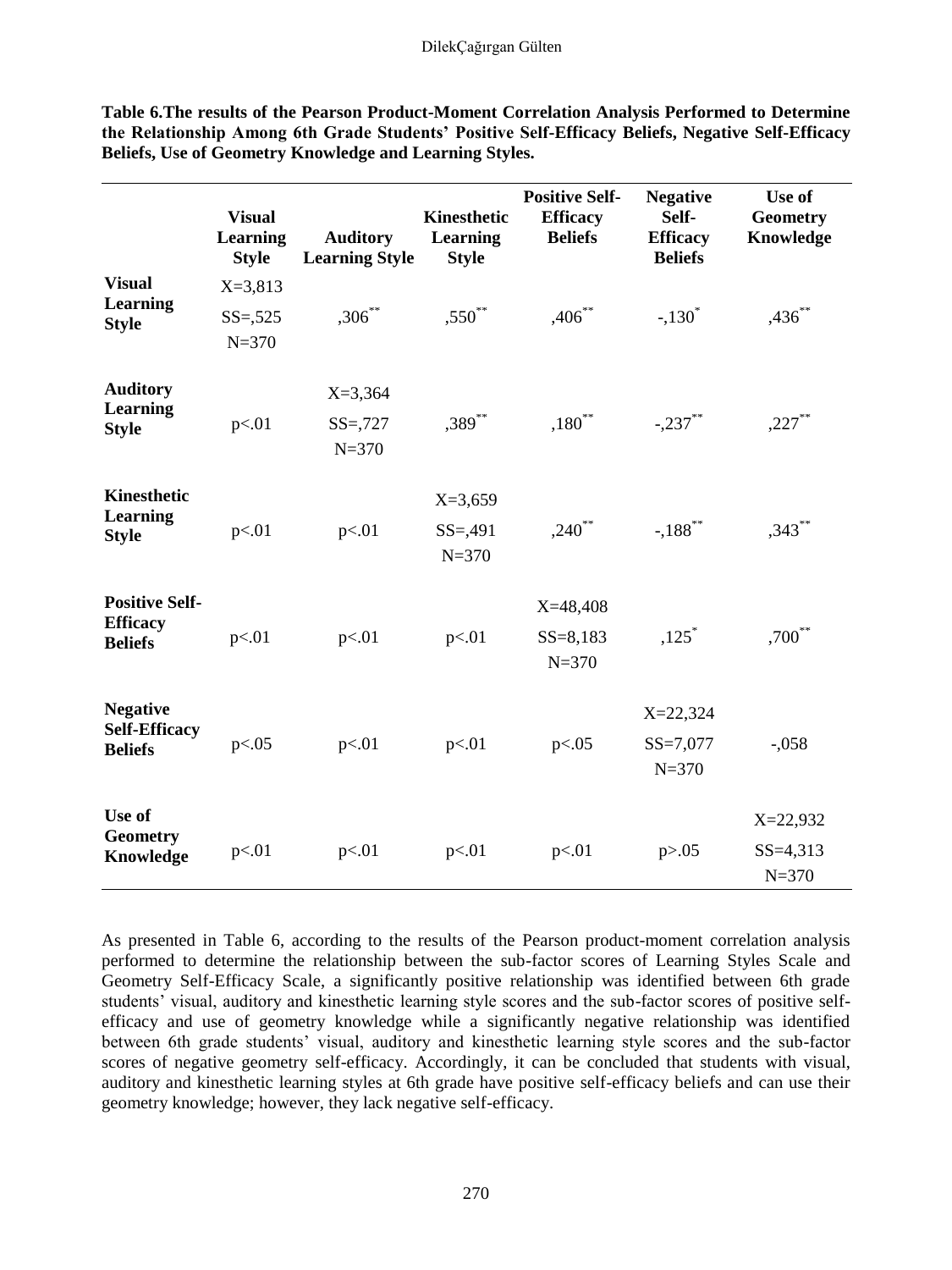|                                                            | <b>Visual</b><br>Learning<br><b>Style</b> | <b>Auditory</b><br>Learning<br><b>Style</b> | Kinesthetic<br>Learning<br><b>Style</b> | <b>Positive Self-</b><br><b>Efficacy</b><br><b>Beliefs</b> | <b>Negative Self-</b><br><b>Efficacy</b><br><b>Beliefs</b> | Use of<br><b>Geometry</b><br>Knowledge  |
|------------------------------------------------------------|-------------------------------------------|---------------------------------------------|-----------------------------------------|------------------------------------------------------------|------------------------------------------------------------|-----------------------------------------|
| <b>Visual</b><br><b>Learning</b><br><b>Style</b>           | $X=3,613$<br>$SS = 574$<br>$N = 235$      | $,337***$                                   | $,548$ **                               | $,452$ **                                                  | $-.030*$                                                   | $,485***$                               |
| <b>Auditory</b><br><b>Learning</b><br><b>Style</b>         | p<.01                                     | $X = 3,366$<br>$SS = 708$<br>$N = 235$      | $,374$ **                               | $-.025$ **                                                 | $-.178$ <sup>**</sup>                                      | $,083$ **                               |
| Kinesthetic<br>Learning<br><b>Style</b>                    | p<.01                                     | p<.01                                       | $X=3,566$<br>$SS = 526$<br>$N = 235$    | $,268$ **                                                  | $,061***$                                                  | $,293***$                               |
| <b>Positive Self-</b><br><b>Efficacy</b><br><b>Beliefs</b> | p<.01                                     | p > 0.05                                    | p<.01                                   | $X=44,221$<br>$SS=10,022$<br>$N = 235$                     | $,278$ <sup>*</sup>                                        | $,730***$                               |
| <b>Negative Self-</b><br><b>Efficacy</b><br><b>Beliefs</b> | p > 0.05                                  | p<.01                                       | p<.05                                   | p > 0.05                                                   | $X = 23,766$<br>$SS = 6,786$<br>$N = 235$                  | .072                                    |
| Use of<br><b>Geometry</b><br>Knowledge                     | p<.01                                     | p > 0.05                                    | p<.05                                   | p<.01                                                      | P < .05                                                    | $X=20,987$<br>$SS = 5,293$<br>$N = 235$ |

**Table 7. The results of the Pearson Product-Moment Correlation Analysis Performed to Determine the Relationship Among 7th Grade Students' Positive Self-Efficacy Beliefs, Negative Self-Efficacy Beliefs, Use of Geometry Knowledge and Learning Styles.**

As presented in Table 7, according to the results of the Pearson product-moment correlation analysis performed to determine the relationship between the sub-factor scores of Learning Styles Scale and Geometry Self-Efficacy Scale, a significantly positive relationship was identified between 7th grade students' visual learning style scores and the sub-factor scores of positive self-efficacy and use of geometry knowledge while a significantly negative relationship was identified between 7th grade students' auditory learning style scores and negative geometry self-efficacy scores. A significantly positive relationship was identified between the students" kinesthetic learning style scores and the subfactor scores of positive self-efficacy, negative self-efficacy, and use of geometry knowledge.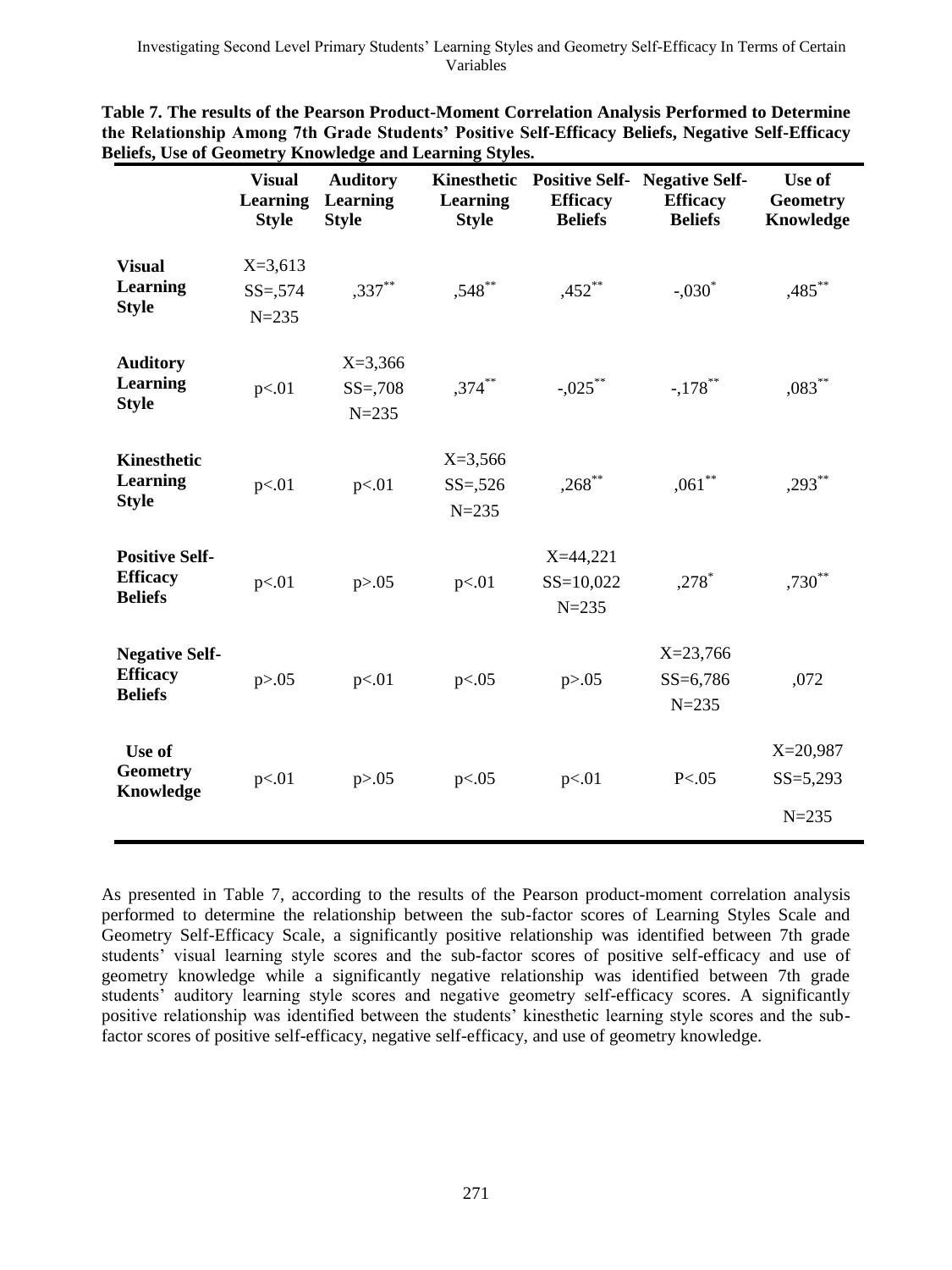|                                                | <b>Visual</b><br><b>Learning</b><br><b>Style</b> | <b>Auditory</b><br>Learning<br><b>Style</b> | Kinesthetic<br><b>Learning</b><br><b>Style</b> | <b>Positive Self-</b><br><b>Efficacy</b><br><b>Beliefs</b> | <b>Negative Self-</b><br><b>Efficacy</b><br><b>Beliefs</b> | Use of<br><b>Geometry</b><br>Knowledge |
|------------------------------------------------|--------------------------------------------------|---------------------------------------------|------------------------------------------------|------------------------------------------------------------|------------------------------------------------------------|----------------------------------------|
| <b>Visual</b>                                  | $X=3,550$                                        |                                             |                                                |                                                            |                                                            |                                        |
| Learning                                       | $SS = 0.505$                                     | $,415***$                                   | ,570**                                         | $,428$ **                                                  | $-137$                                                     | $,404***$                              |
| <b>Style</b>                                   | $N = 198$                                        |                                             |                                                |                                                            |                                                            |                                        |
| <b>Auditory</b>                                |                                                  | $X = 3,585$                                 |                                                |                                                            |                                                            |                                        |
| Learning<br><b>Style</b>                       | p<.01                                            | $SS = 739$<br>$N=198$                       | $,455$ **                                      | .088                                                       | $-.263$ **                                                 | $,087$ **                              |
|                                                |                                                  |                                             | $X=3,700$                                      |                                                            |                                                            |                                        |
| <b>Kinesthetic</b><br>Learning<br><b>Style</b> | p<.01                                            | p<.01                                       | $SS = 533$<br>$N = 198$                        | $,227***$                                                  | $-.180^*$                                                  | $,165*$                                |
| <b>Positive Self-</b>                          |                                                  |                                             |                                                | $X=40,702$                                                 |                                                            |                                        |
| <b>Efficacy</b><br><b>Beliefs</b>              | p<.01                                            | p > 0.05                                    | p<.01                                          | $SS = 10,434$<br>$N = 198$                                 | $-.024$                                                    | $,776$ **                              |
| <b>Negative Self-</b>                          |                                                  |                                             |                                                |                                                            | $X = 22,363$                                               |                                        |
| <b>Efficacy</b><br><b>Beliefs</b>              | p > 0.05                                         | p<.01                                       | p > 0.05                                       | p<.01                                                      | $SS = 6,151$<br>$N = 198$                                  | $-144*$                                |
| Use of                                         |                                                  |                                             |                                                |                                                            |                                                            | $X=19,171$                             |
| <b>Geometry</b><br>Knowledge                   | p<.01                                            | p > 0.05                                    | p<.01                                          | p<.01                                                      | p > 0.05                                                   | $SS = 5,182$<br>$N=198$                |

**Table 8. The results of the Pearson Product-Moment Correlation Analysis Performed to Determine the Relationship Among 8th Grade Students' Positive Self-Efficacy Beliefs, Negative Self-Efficacy Beliefs, Use of Geometry Knowledge and Learning Styles.**

As presented in Table 8, according to the results of the Pearson product-moment correlation analysis performed to determine the relationship between the sub-factor scores of Learning Styles Scale and Geometry Self-Efficacy Scale,a significantly positive relationship was identified between 8th grade students' visual learning style scores and the sub-factor scores of positive self-efficacy and use of geometry knowledge while a significantly negative relationship was identified between 8th grade students' auditory learning style scores and negative geometry self-efficacy scores. A significantly positive relationship was identified between the students" kinesthetic learning style scores and the subfactor scores of positive self-efficacy and use of geometry knowledge.

# **4. Conclusion and Discussion**

It was found out that female students' mean scores of visual learning styles at 8th grade and mean scores of kinesthetic learning styles at 7th grade were higher than those of male students. There was no significant difference in auditory learning styles. This finding, which suggests that female students use visual and kinesthetic learning styles more than male students do, overlaps with the result of the research conducted by Eskici (2008). The literature consists of studies which demonstrate that gender has a determining role in learning styles (Heffler, 2001; Yong and McIntyre, 1992; Tekez, 2004; Otrar, 2006)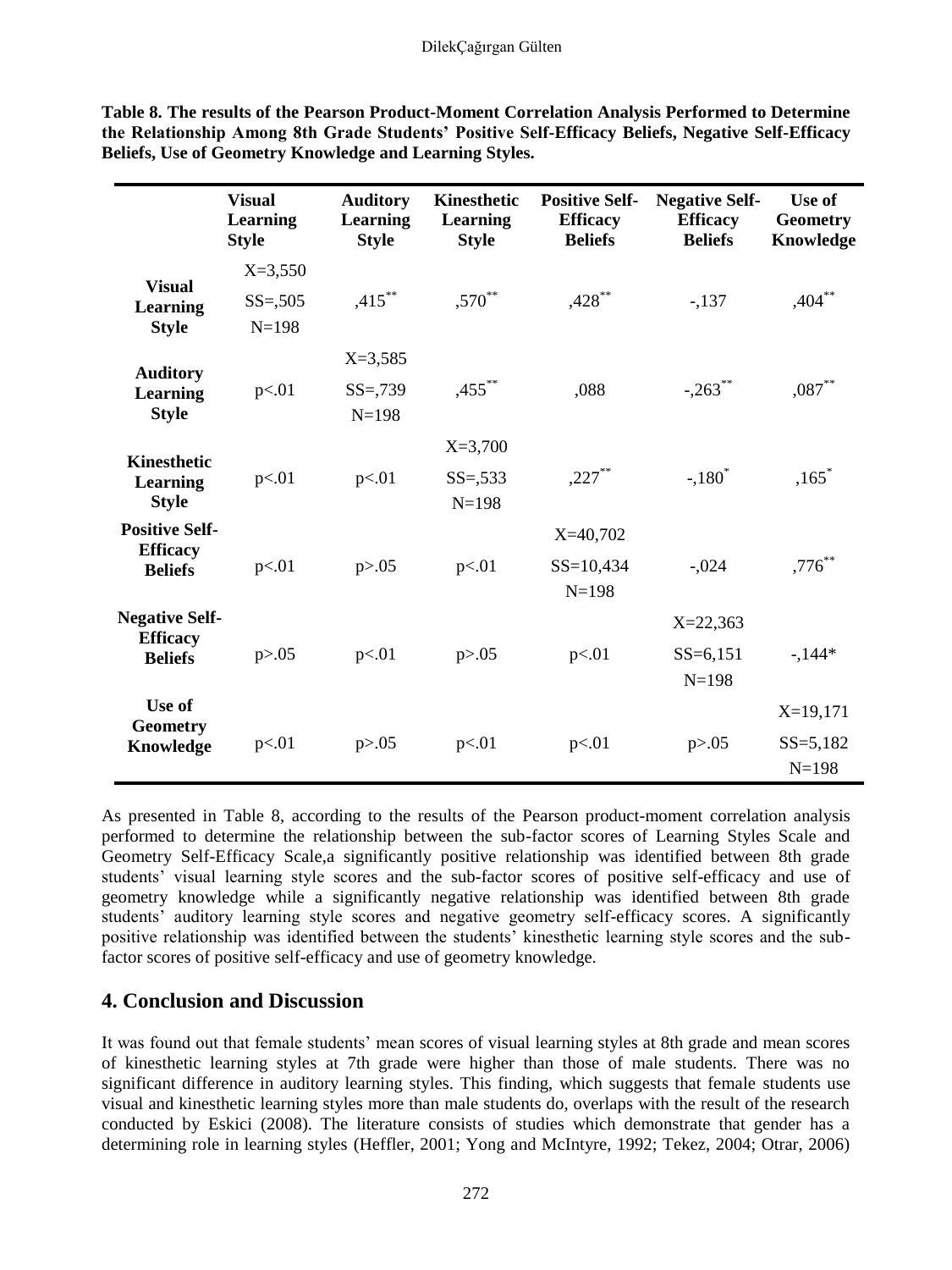and studies which demonstrate that gender has no effect on learning styles (Azizoğlu and Çetin, 2009; Jones, Reichard and Mokhtari, 2003; Gökdağ, 2004). The reason for the seeming inconsistency between the results is that there is not a single theoretical explanation for learning styles in the literature and there are a number of survey tools designed in relation to the theories (Yağışan and Sünbül, 2009).

The geometry self-efficacy sub-factor scores of 7th and 8th grade students did not differ significantly in terms of gender regarding the second sub-problem. On the other hand, when the scores of 6th grade students" negative self-efficacy beliefs were studied, the mean scores of the female students were higher than those of male students. However, the mean scores of the female students were lower than those of the male students in terms of the sub-factor of use of geometry knowledge. Besides, 6th grade female students with negative self-efficacy beliefs were observed to have lower scores than male students in terms of use of geometry knowledge. According to this finding, it can be stated that the effect of gradelevel on self-efficacy is not so evident and the female students" performance stems from the stereotype that mathematics is a male field.

Although the research results in the literature suggest that students" self-efficacy beliefs in academic settings may differ in terms of gender and grade-level, the research findings are not consistent. In the literature it is observed that there are often studies on the self-efficacy regarding mathematical success and mathematical problem-solving and studies on the effects of self-efficacy belief (Özkan, 2010). It is also observed that there are only a few studies on self-efficacy in Turkey (Günhan and Baser, 2007; Cantürk-Günhan, 2006; Erdoğan, Baloğlu and Kesici, 2009; Çağlayan, 2010). In this context, doing further research on geometry self-efficacy taking into consideration the variables of gender and gradelevel is thought to shed light on this finding. Therefore, further research into students" geometry selfefficacy in terms of gender and grade-level and discussion on whether or not the findings overlap with the findings of the present study can be suggested.

According to the findings obtained in line with the third research sub-problem, a significantly positive relationship was identified among all the participant students" visual learning styles and 8th grade students" kinesthetic learning styles and the sub-factors of positive self-efficacy beliefs and use of geometry knowledge, which are sub-dimensions of the geometry self-efficacy scale. On the other hand, a significantly negative relationship was identified between 6th grade students" scores of visual, auditory, and kinesthetic learning styles and 7th and 8th grade students" scores of auditory learning styles and negative geometry self-efficacy. There exist no research findings in Turkey regarding the abovementioned problem. However, the findings obtained from this research demonstrate that there is an evident relationship between learning styles and geometry self-efficacy belief.

Students with auditory learning style learn best by listening while students with visual learning style learn best by seeing. Students with kinesthetic learning style learn by using a combination of learning styles. When knowledge is given, they may need to see and listen at the same time (Erden and Altun, 2006). In order for them to learn, the learning techniques which are called learning by doing and living should be adopted. They learn much better when they experience, touch and use their hands (Boydak, 2001). This information supports the positive and negative relationship between the participant students" learning style scores and the sub-dimensions of the geometry self-efficacy scale.

As a result, a positive relationship was identified between the sub-dimensions of positive self-efficacy beliefs and use of geometry knowledge that belong to the geometry self-efficacy scale of the participant students with visual learning style. This finding was interpreted as linked to the fact that the contents of the geometry lesson are visual. Another finding is that there is a significantly negative relationship between 7th and 8th grade students" auditory learning style scores and negative geometry self-efficacy scores. On the other hand, there is a significantly positive relationship between their kinesthetic learning style scores and the sub-factor scores of positive self-efficacy and use of geometry knowledge. However, it is noteworthy that a positive relationship has been identified between 7th grade students" kinesthetic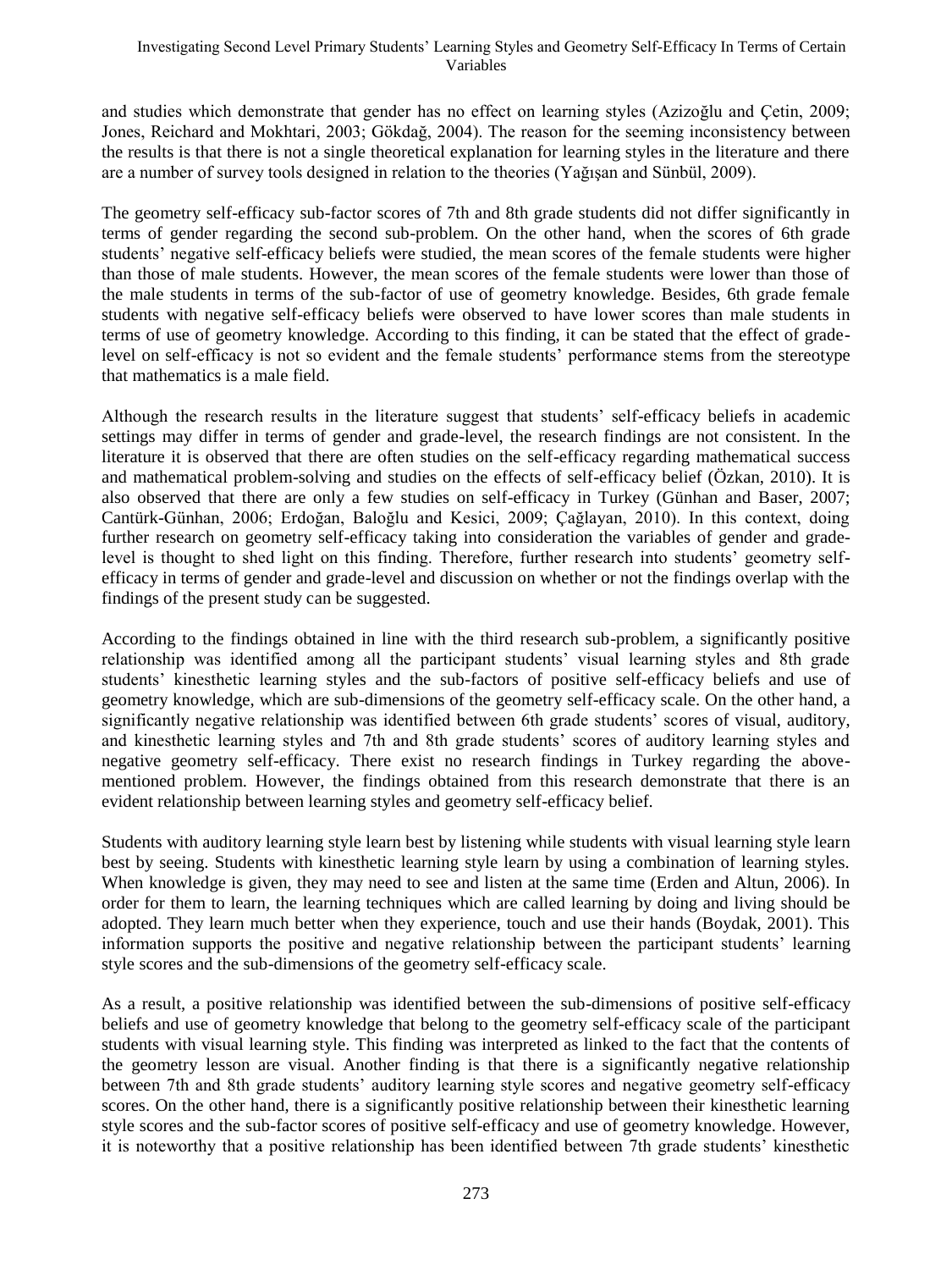learning style scores and the sub-factor scores of negative self-efficacy. It can be stated that students with kinesthetic learning style are not paid attention to when geometry is taught in the lesson. Moreover, students with visual, auditory, and kinesthetic learning styles at 6th grade do no have negative selfefficacy towards geometry. As stated by Boydak (2001) students are forced to become auditory and particularly visual. When students are allowed to learn using their strengths, tactile/kinesthetic students can learn as well as visual and auditory students because learning styles are individuals" innate characteristics, and no one learning style is superior to another. It is also necessary to give a proper education which will enable students to compose geometrical concepts by themselves rather than giving them directly to the students (Fidan and Türnüklü, 2010). Therefore, it can be concluded that when education is given taking into account learning styles in the process of learning geometry, it will influence the students" use of geometry knowledge and positive and negative geometry self-efficacy beliefs.

### **5. Suggestions**

According to the research findings, further research into learning styles and geometry self-efficacy in terms of gender and grade-level can be suggested to be carried out in second level primary education. Thus, whether or not students" geometry self-efficacy and learning styles overlap with the findings of the present research and how important the present situation is can be revealed. Further extensive research might undertake to identify the relationship between learning styles and geometry self-efficacy in terms of the variables of gender and grade-level as well as socio-economic and socio-cultural environments, learning and teaching environments.

The preparation of learning experiences which will provide new perspectives of looking at events for the students who adopt different styles of learning will enable them to attain the desired academic performance. Within this context, the relationship between learning styles and geometry self-efficacy can be studied by doing research which will support the results with observation and using as many determinants as possible.

This data can also be used in order to conduct similar researches in different cities, compare the results and make a generalisation.

### **References:**

- Altun, M. (2001).*İlkögretimIkinciKademede(6., 7. ve 8. Sınıflarda) MatematikÖğretimi.*İstanbul: Alfa Basım YayınDağıtım.
- Aşkar, P. veUmay, A. (2001).İlköğretimmatematiköğretmenliğiöğrencilerininbilgisayarla ilgiliözyeterlikalgısı.*HacettepeÜniversitesiEğitimFakültesiDergisi (H.U. Journal of Education)*, *21*, 1–8.
- Azizoğlu, N. veÇetin, G. (2009).6 ve 7.Sınıföğrencilerininöğrenmestilleri, fen dersine yöneliktutumlarive motivasyonlariarasindakiilişki.*KastamonuEğitimDergisi, 17*(1), 171–182.

Bandura, A. (1997). *Self efficacy: The Exercise of Control.* New York: W.H. Freeman and Company. Bindak, R. (2004). Geometritutumöl çeğigüvenirlikgeçerlikçalişmasivebiruygulama. Yayınlanmam ışdoktoratezi, DicleÜniversitesi Fen BilimleriEnstitüsü, Diyarbakır.

Boydak, A. (2001). *ÖğrenmeStilleri.* İstanbul: BeyazYayınları.

Cano-Garcia, F. ve Hewitt-Huges, E. (2000). Learning and thinking styles: an analysis of their inter1. relationship and influence on academic achievement, *Educational Psychology, 20*(4), 413-431.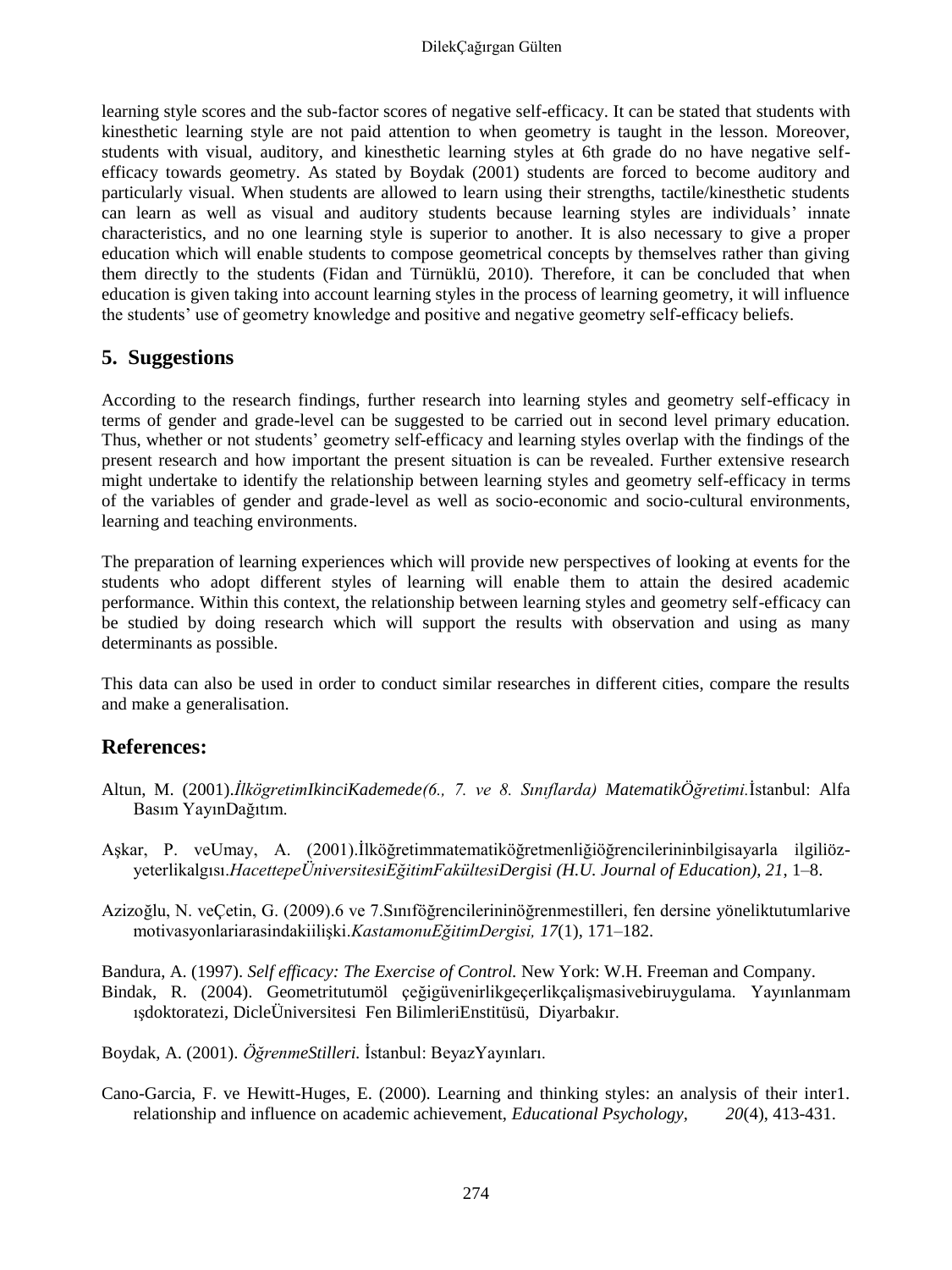Investigating Second Level Primary Students" Learning Styles and Geometry Self-Efficacy In Terms of Certain Variables

- Cantürk-Günhan, B. (2006). İlköğretim II.kademedematematikdersindeproblemedayalı öğrenmeninuygulanabilirliğiüzerinebiraraştırma. Yayınlanmamışdoktoratezi, DokuzEylülÜniversitesi Eğitim Bilimleri Enstitüsü, İzmir.
- Cantürk-Günhan, B. veBaşer, N. (2007).Geometriyeyöneliköz-yeterlikölçeğinin geliştirilmesi.*Hacettepe "ÜniversitesiEğitimFakültesiDergisi, 33*, 68-76.
- Çağlayan, S.Ö. (2010). Lise 1.SınıföğrencilerininGeometriDersineYönelikÖzyeterlik AlgısıVeTutumununGeometriDersiAkademikBaşarısınıYordamaGücü,Yayınlanmamışyükseklisanst ezi.YıldızTeknikÜniversitesiSosyalBilimler Enstitüsü, İstanbul.
- Dağhan, G. VeAkkoyunlu, B. (2011). Maggie Mcvay Lynch öğrenmestillerienvanterinin türkçe"yeuyarlanmaçalişmasi.*HacettepeÜniversitesiEğitimFakültesiDergisi (H. U. Journal of Education)* 40: 117-126.
- Davidson, G.V., (1990). Matching learning styles with teaching styles: is it a useful concept in instruction?, *Performance and Instruction*, 29(4), 36-38.\
- De Bello, T.C. (1990). Comparison of Eleven Major Learning Style Models: Variables, Appropriate Populations, Validity of İnstrumentation and The Research Behind Them. International Journal of Reading, Writing and Learning Disabilities, 6:3, 203-222.
- Demirel, Ö. (2002). ÖğretmeSanatı (3.Baskı). Ankara: Pegem A Yayınları.
- Develi, H. M. veOrbay, K. (2003).İlköğretimdeniçinvenasılbirgeometriöğretimi.*Milli EğitimDergisi, Kış*, 157.
- Dunn, R., (1990). Rita Dunn answers questions on learning styles. *Educational Leadership, 48*(2), 15–19.
- Ekici, G., (2002). Öğrenmestilinedayalıbiyolojiöğretimininanalizi.*EğitimveBilim*, 27(126), 43–52.
- Ekici, G. (2003). Uzaktaneğitimortamlarininseçimindeöğrencilerinöğrenmestillerinin önemi, *Hacettepe Üniversitesi Eğitim Fakültesi Dergisi, 24*, 48-55.
- Erden, M. veAltun, S. (2006). ÖgrenmeStilleri. İstanbul: MorpaKültürYayınları.
- Erdoğan, A. Baloğlu, M. veKesici, S. (2009). Geometrivematematikdersbaşarıdüzeyleri ilegeometriözyeterlikinançlarındacinsiyetfarklılıkları.XVIII. UlusalEğitim BilimleriKurultayındasunulanbildiri (1- 3 Ekim, İzmir).
- Eren, A. (2002). Fen, sosyalveeğitimbilimialanlarindaöğrenimgörenüniversite öğrencilerininöğrenme biçimleriarasin dakifarkliliğinincelenmesi.Yayımlanmamış yükseklisanstezi. Abantİzzet BaysalÜniversitesi, Sosyal BilimlerEnstitüsü, Eğitimve Program Geliştirmeve Öğretimi A.B.D.
- Eskici, M. (2008).Öğrencilerinöğrenmestilleriileakademikbaşarilarivecinsiyetleri arasindakiilişki. Yayımlanmamışyükseklisanstezi. TrakyaÜniversitesi, Sosyal BilimlerEnstitüsü.

Felder, R.M. (1996). Matters of Style*. ASEE Prism, 6* (4), 18-23.

Fidan, Y. &Türnüklü, E. (2010). İlköğretim 5. sınıföğrencileriningeome trikdüşünme düzeylerininbazideğişkenleraçisindanincelenmesi. *PamukkaleÜniversitesiEğitimFakültesiDergisi, 27*, 185-197.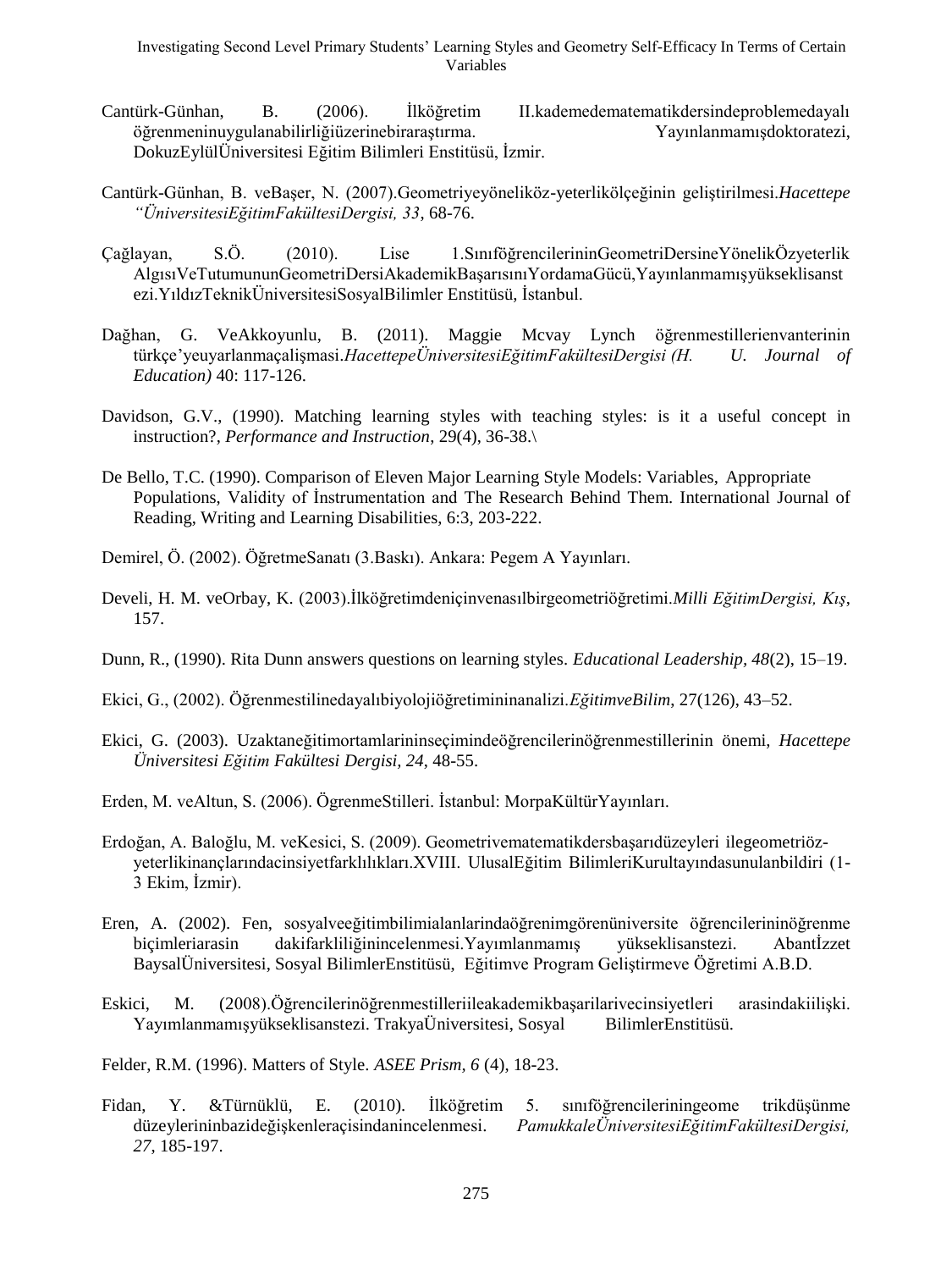- Flemıng, N. D. (1995). I"m Different; Not Dumb. Models of Presentation (VARK) in The Tertiary Classrooom. Proceedings of The 1995 Annual Conference of The Higher Education and Research Development Society of Australasia (HERDSA). Zemler, A (Ed.). HERDSA, 18, 308-311.
- Gibson, S. veDembo, M., H. (1984). Teacher efficacy: A construct validation. *Journal of Educational Psychology, 76*(4), 568-582.
- Gökdağ,M., (2004). Sosyalbilgileröğretimindeişbirlikliöğrenme, öğrenmestilleri, akademikbaş arivecinsiyetilişkileri, Yayınlanmamışdoktoratezi.DokuzEylül ÜniversitesiEğitimBilimlerEnstitüsü, İzmir
- Gülten, D.Ç. veGülten, İ. (2004).Lise 2.sinif öğrencileriningeometridersinotlariile öğrenmestilleriarasindakiilişkiüzerinebiraraştirma.*EğitimAraştırmalarıDergisi (EJER), 4*(16), 74-87.
- Güven, B. (2003). İlköğretim 5.sinifsosyalbilgilerdersindealanbağımlılık-alanbağımsızlık bilişselstil boyutlarinauygunolarakhazirlananöğretimetkinliklerininakademik basarıvetutumlarüzerindekietkisi, Yayınlanmamışdoktoratezi, Anadolu Üniversitesi, SosyalBilimlerEnstitüsü, Eskişehir.
- Güven, M. VeKürüm, D. (2006), ÖğrenmeStilleriveEleştirelDüşünmeArasındakiİlişkiye GenelBirBakış. *SosyalBilimlerDergisi*, 2006/1.
- Güven, Z.Z. (2007). Öğrenmestillerinedayalietkinliklerinöğrencilerindinlemebecerisi erişileri, ingilizce dersineyöneliktutumlariveöğrenilenlerinkaliciliğinaetkisi.Yayınlanmamışdoktoratezi. Selçuk Üniversitesi, SosyalBilimlerEnstitüsü, Konya.
- Heffler, B. (2001). Individual Learning Style and the Learning Style Inventory.*Educational Studies. 27*(3): 307 316.
- Hein, T.L. veBudny, D.D. (2000).Styles and Types in Science and Engineering Education. Paper Presented International Conference on Engineering and Computer Education, Sao Paulo, Brazil.
- James, W.B. ve Gardner, D.L. (1995).Learning Styles: Implications for Distance Learning, *New Directions for Adult and Continuing Education, 67*, 19-32.
- Jones, C., Reichard, C. and Mokhtari, K. (2003). "Are students" learning styles discipline specific?, *Community College Journal of Research and Practice, 27*(5), 363–375.
- KafHasırcı, Ö. (2005). İlköğretim 3.sinifhayatbilgisidersindegörselöğrenmestiline gore düzenlenenöğretiminöğrencilerinakademikbaşarivekaliciliğinaetkisi. Yayınlanmamışdoktoratezi, ÇukurovaÜniversitesiSosyalBilimlerEnstitüsü.
- Karasar, N. (2005). BilimselAraştırmaYöntemi (15. bs). Ankara: Nobel YayınDağıtım.
- Küçükahmet, L. (2000). ÖğretimdePlanlamaveDeğerlendirme (11.Baskı). Ankara: Nobel YayınDağıtımLtd.Şti.
- Marshall, C. (1990). The power of the learning styles philosophy. *Educational Leadership, 48*(2), 62.
- Mutlu, M. veAydoğdu, M., 2003.Fen bilgisieğitimindekolb"unyaşantisalöğrenme yaklaşimi.*PamukkaleÜniversitesiEğitimFakültesiDergisi, 1*(13), 15–29.